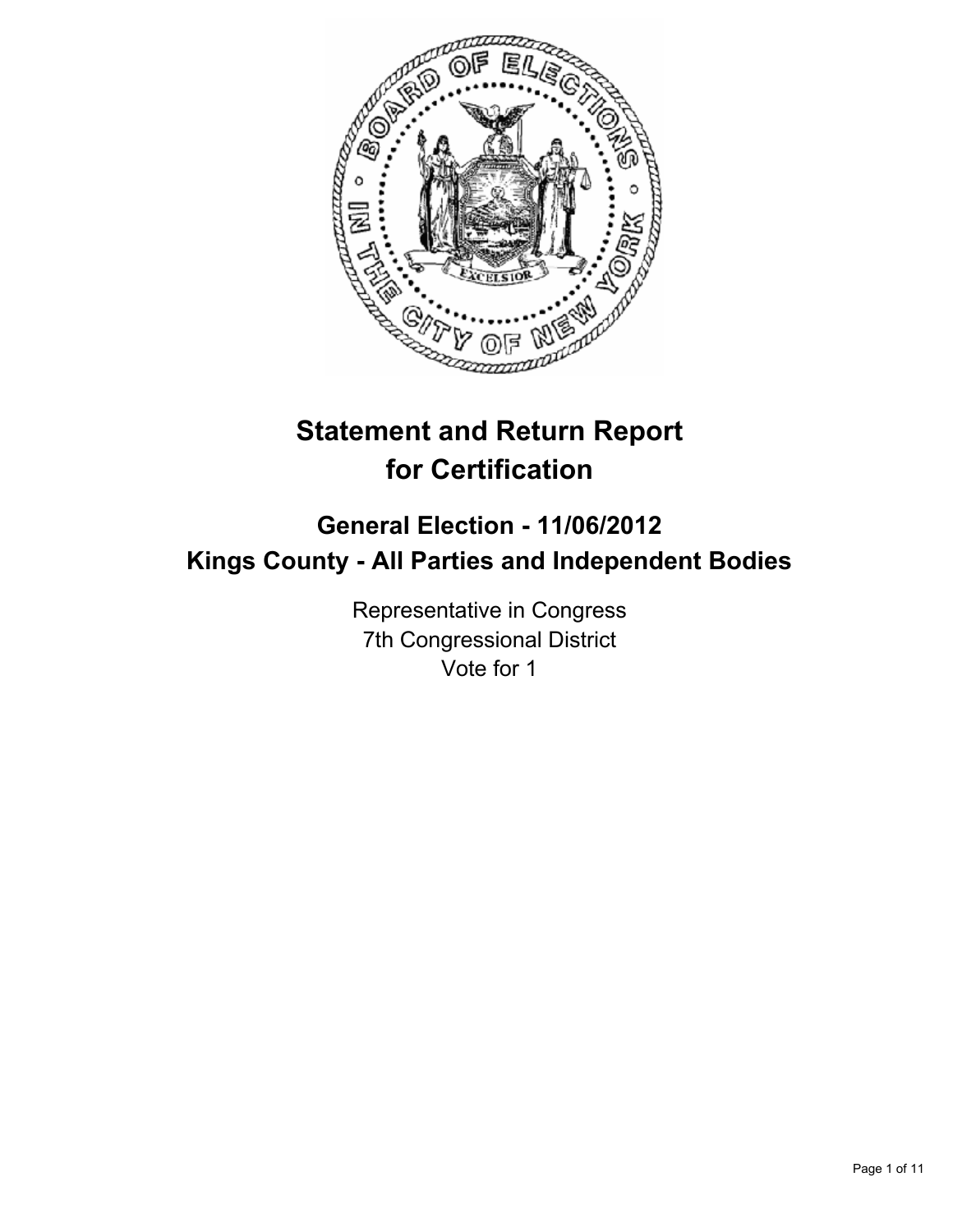

| PUBLIC COUNTER                                           | 435 |
|----------------------------------------------------------|-----|
| <b>EMERGENCY</b>                                         | 17  |
| ABSENTEE/MILITARY                                        | 8   |
| FEDERAL                                                  | 6   |
| SPECIAL PRESIDENTIAL                                     | 0   |
| AFFIDAVIT                                                | 78  |
| <b>Total Ballots</b>                                     | 544 |
| Less - Inapplicable Federal/Special Presidential Ballots | 0   |
| <b>Total Applicable Ballots</b>                          | 544 |
| NYDIA M. VELAZQUEZ (DEMOCRATIC)                          | 384 |
| JAMES MURRAY (CONSERVATIVE)                              | 26  |
| NYDIA M. VELAZQUEZ (WORKING FAMILIES)                    | 44  |
| <b>Total Votes</b>                                       | 454 |
| Unrecorded                                               | 90  |

#### **Assembly District 48**

| <b>PUBLIC COUNTER</b>                                    | 73 |
|----------------------------------------------------------|----|
| <b>EMERGENCY</b>                                         | 0  |
| ABSENTEE/MILITARY                                        |    |
| <b>FEDERAL</b>                                           | 0  |
| SPECIAL PRESIDENTIAL                                     | 0  |
| <b>AFFIDAVIT</b>                                         | 8  |
| <b>Total Ballots</b>                                     | 82 |
| Less - Inapplicable Federal/Special Presidential Ballots | 0  |
| <b>Total Applicable Ballots</b>                          | 82 |
| NYDIA M. VELAZQUEZ (DEMOCRATIC)                          | 36 |
| JAMES MURRAY (CONSERVATIVE)                              | 15 |
| NYDIA M. VELAZQUEZ (WORKING FAMILIES)                    | 2  |
| <b>Total Votes</b>                                       | 53 |
| Unrecorded                                               | 29 |

| <b>PUBLIC COUNTER</b>                                    | 3,044 |
|----------------------------------------------------------|-------|
| <b>EMERGENCY</b>                                         | 4     |
| ABSENTEE/MILITARY                                        | 62    |
| <b>FEDERAL</b>                                           | 39    |
| <b>SPECIAL PRESIDENTIAL</b>                              | 0     |
| <b>AFFIDAVIT</b>                                         | 407   |
| <b>Total Ballots</b>                                     | 3,556 |
| Less - Inapplicable Federal/Special Presidential Ballots | 0     |
| <b>Total Applicable Ballots</b>                          | 3,556 |
| NYDIA M. VELAZQUEZ (DEMOCRATIC)                          | 2,149 |
| JAMES MURRAY (CONSERVATIVE)                              | 326   |
| NYDIA M. VELAZQUEZ (WORKING FAMILIES)                    | 112   |
| STEPHEN GIORDANO (WRITE-IN)                              | 1     |
| UNATTRIBUTABLE WRITE-IN (WRITE-IN)                       | 6     |
| <b>Total Votes</b>                                       | 2,594 |
| Unrecorded                                               | 962   |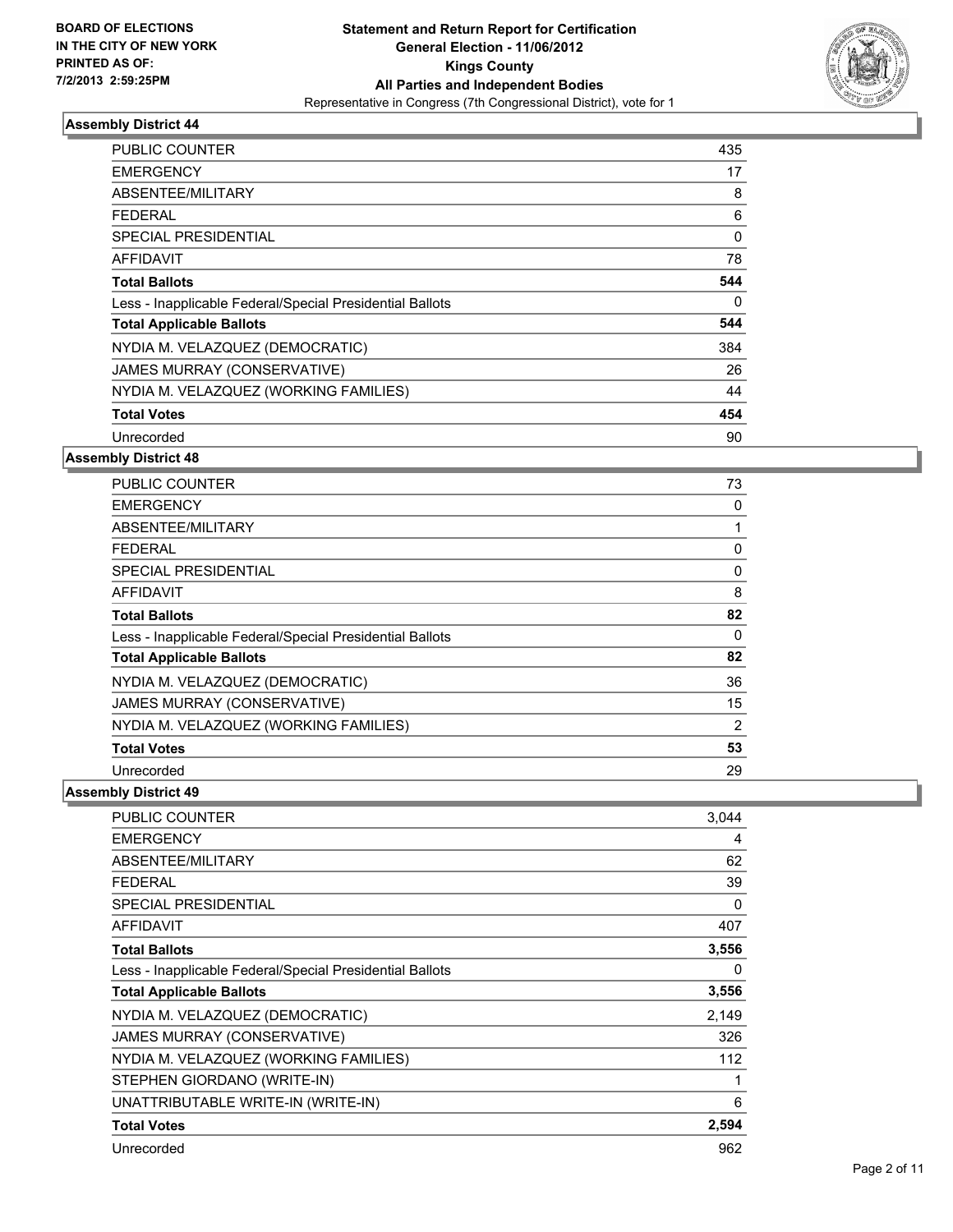

| <b>PUBLIC COUNTER</b>                                    | 8.946          |
|----------------------------------------------------------|----------------|
| <b>EMERGENCY</b>                                         | 0              |
| ABSENTEE/MILITARY                                        | 158            |
| <b>FEDERAL</b>                                           | 79             |
| <b>SPECIAL PRESIDENTIAL</b>                              | 0              |
| <b>AFFIDAVIT</b>                                         | 1,030          |
| <b>Total Ballots</b>                                     | 10,213         |
| Less - Inapplicable Federal/Special Presidential Ballots | 0              |
| <b>Total Applicable Ballots</b>                          | 10,213         |
| NYDIA M. VELAZQUEZ (DEMOCRATIC)                          | 6,728          |
| JAMES MURRAY (CONSERVATIVE)                              | 821            |
| NYDIA M. VELAZQUEZ (WORKING FAMILIES)                    | 415            |
| ERIK MARTIN DILAN (WRITE-IN)                             | 1              |
| JOEL BONTO (WRITE-IN)                                    | 1              |
| LEWANNE JONES (WRITE-IN)                                 | 1              |
| MICHAEL YADGARD (WRITE-IN)                               | 1              |
| NICHEM ROSENBERG (WRITE-IN)                              | 1              |
| STEPHEN LEVIN (WRITE-IN)                                 | $\overline{2}$ |
| UNATTRIBUTABLE WRITE-IN (WRITE-IN)                       | 27             |
| VITO LOPEZ (WRITE-IN)                                    | 1              |
| YITZCLOK KORTZAG (WRITE-IN)                              | 1              |
| <b>Total Votes</b>                                       | 8,000          |
| Unrecorded                                               | 2,213          |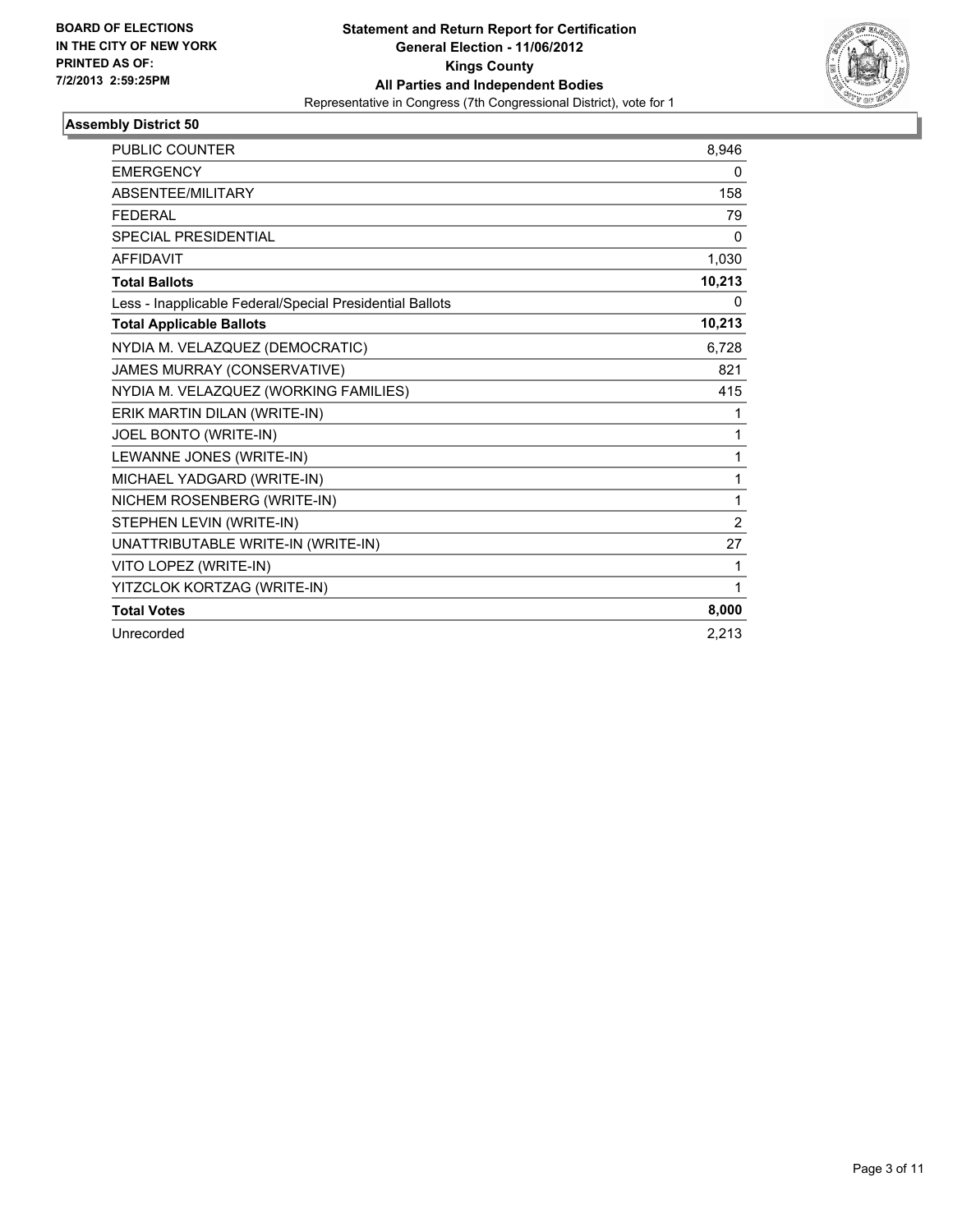

| <b>PUBLIC COUNTER</b>                                    | 18,582 |
|----------------------------------------------------------|--------|
| <b>EMERGENCY</b>                                         | 1      |
| ABSENTEE/MILITARY                                        | 352    |
| <b>FEDERAL</b>                                           | 131    |
| SPECIAL PRESIDENTIAL                                     | 0      |
| <b>AFFIDAVIT</b>                                         | 2,516  |
| <b>Total Ballots</b>                                     | 21,582 |
| Less - Inapplicable Federal/Special Presidential Ballots | 0      |
| <b>Total Applicable Ballots</b>                          | 21,582 |
| NYDIA M. VELAZQUEZ (DEMOCRATIC)                          | 16,218 |
| JAMES MURRAY (CONSERVATIVE)                              | 800    |
| NYDIA M. VELAZQUEZ (WORKING FAMILIES)                    | 1,314  |
| ALLEN M. FAUST (WRITE-IN)                                | 1      |
| AMBER FOX (WRITE-IN)                                     | 1      |
| DELVIS VALDES (WRITE-IN)                                 | 1      |
| <b>GEORGE LUCES (WRITE-IN)</b>                           | 1      |
| <b>GEORGE W. BUSH (WRITE-IN)</b>                         | 1      |
| MATTHEW RYAN (WRITE-IN)                                  | 1      |
| PAUL JENSON (WRITE-IN)                                   | 1      |
| ROSA LAXEMANS (WRITE-IN)                                 | 1      |
| TODD LOUIS (WRITE-IN)                                    | 1      |
| UNATTRIBUTABLE WRITE-IN (WRITE-IN)                       | 18     |
| <b>Total Votes</b>                                       | 18,359 |
| Unrecorded                                               | 3.223  |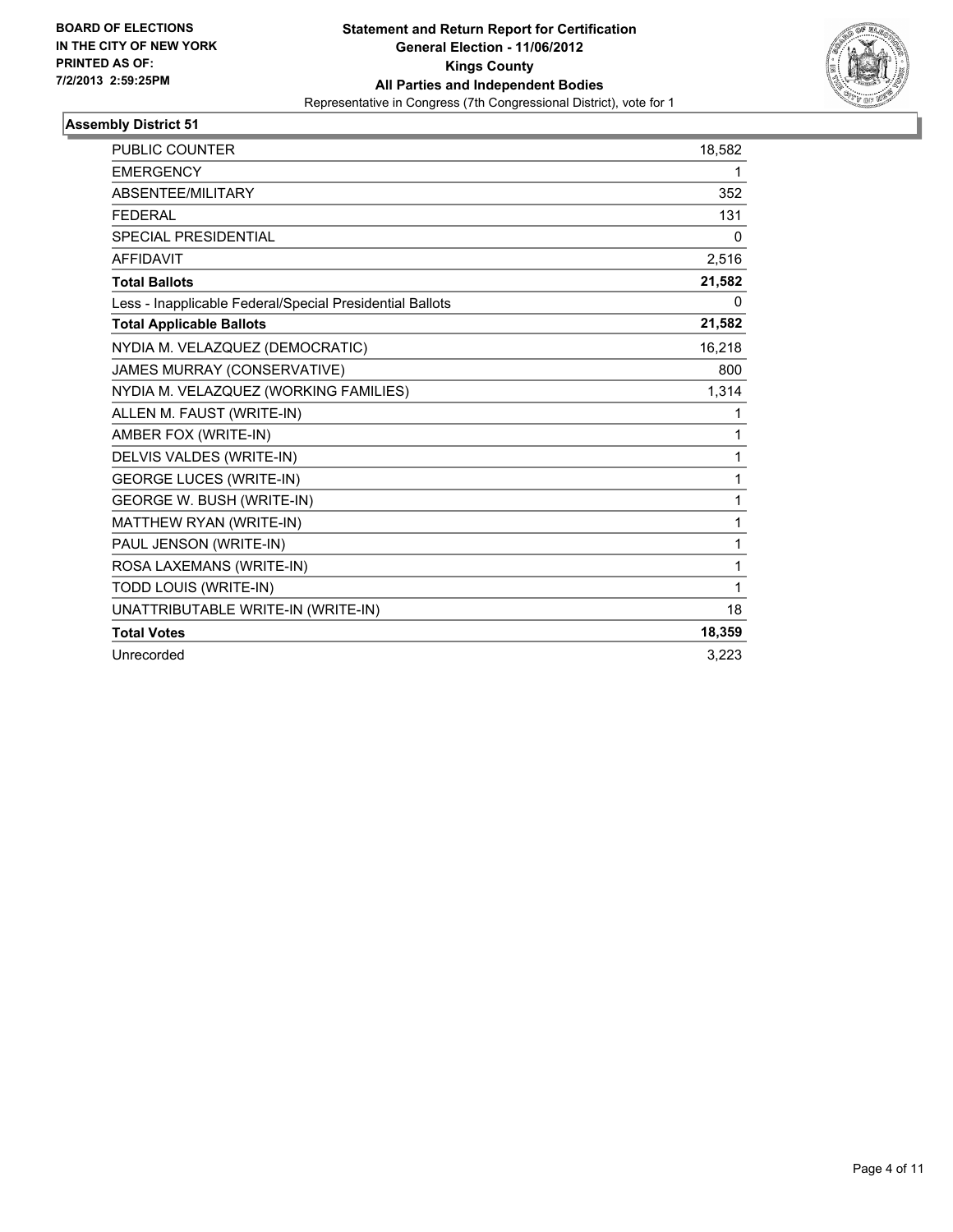

| PUBLIC COUNTER                                           | 39,042 |
|----------------------------------------------------------|--------|
| <b>EMERGENCY</b>                                         | 0      |
| ABSENTEE/MILITARY                                        | 1,712  |
| <b>FEDERAL</b>                                           | 711    |
| SPECIAL PRESIDENTIAL                                     | 0      |
| AFFIDAVIT                                                | 3,872  |
| <b>Total Ballots</b>                                     | 45,337 |
| Less - Inapplicable Federal/Special Presidential Ballots | 0      |
| <b>Total Applicable Ballots</b>                          | 45,337 |
| NYDIA M. VELAZQUEZ (DEMOCRATIC)                          | 34,199 |
| <b>JAMES MURRAY (CONSERVATIVE)</b>                       | 2,264  |
| NYDIA M. VELAZQUEZ (WORKING FAMILIES)                    | 3,890  |
| AZAI KATZ NELSON (WRITE-IN)                              | 1      |
| BILL DEBLASIO (WRITE-IN)                                 | 1      |
| CAROLYN B MALONEY (WRITE-IN)                             | 1      |
| CAROLYN B. MALONEY (WRITE-IN)                            | 2      |
| CAS HOLLOWAY (WRITE-IN)                                  | 1      |
| CHRISTIAN KONKO (WRITE-IN)                               | 2      |
| DAN O'CONNOR (WRITE-IN)                                  | 1      |
| DANIEL REYES (WRITE-IN)                                  | 1      |
| DANIEL SQUADRON (WRITE-IN)                               | 1      |
| DEBORAH DEWAN (WRITE-IN)                                 | 1      |
| DEBRA DEWAN (WRITE-IN)                                   | 1      |
| DIANE EISNER (WRITE-IN)                                  | 1      |
| ELIZA MYERS (WRITE-IN)                                   | 1      |
| ERIK MARTIN DILAN (WRITE-IN)                             | 1      |
| <b>GEORGE MARTINEZ (WRITE-IN)</b>                        | 1      |
| GLEG ALGERIN (WRITE-IN)                                  | 1      |
| HAKEEM JEFFRIES (WRITE-IN)                               | 1      |
| HARVEY MILK (WRITE-IN)                                   | 1      |
| JANATHAN D. BLATHMACHER (WRITE-IN)                       | 1      |
| <b>JASON MASIMORE (WRITE-IN)</b>                         | 1      |
| JENNIFER JONG (WRITE-IN)                                 | 1      |
| JERROLD NADLER (WRITE-IN)                                | 1      |
| KATHERINE LAVELLE (WRITE-IN)                             | 1      |
| MARK S. MURPHY (WRITE-IN)                                | 2      |
| OMAR ENCARRACION (WRITE-IN)                              | 1      |
| RACHEL BRYAN (WRITE-IN)                                  | 1      |
| REBECCA WASSERMAN (WRITE-IN)                             | 1      |
| RON PAUL (WRITE-IN)                                      | 1      |
| RUTH ARBERMAN (WRITE-IN)                                 | 1      |
| RYAN GOLDBERG (WRITE-IN)                                 | 1      |
| RYAN PAWLING (WRITE-IN)                                  | 1      |
| SARAH WATSON (WRITE-IN)                                  | 1      |
| SCOTT ROSS (WRITE-IN)                                    | 1      |
| TAYRA FELDMAN (WRITE-IN)                                 | 1      |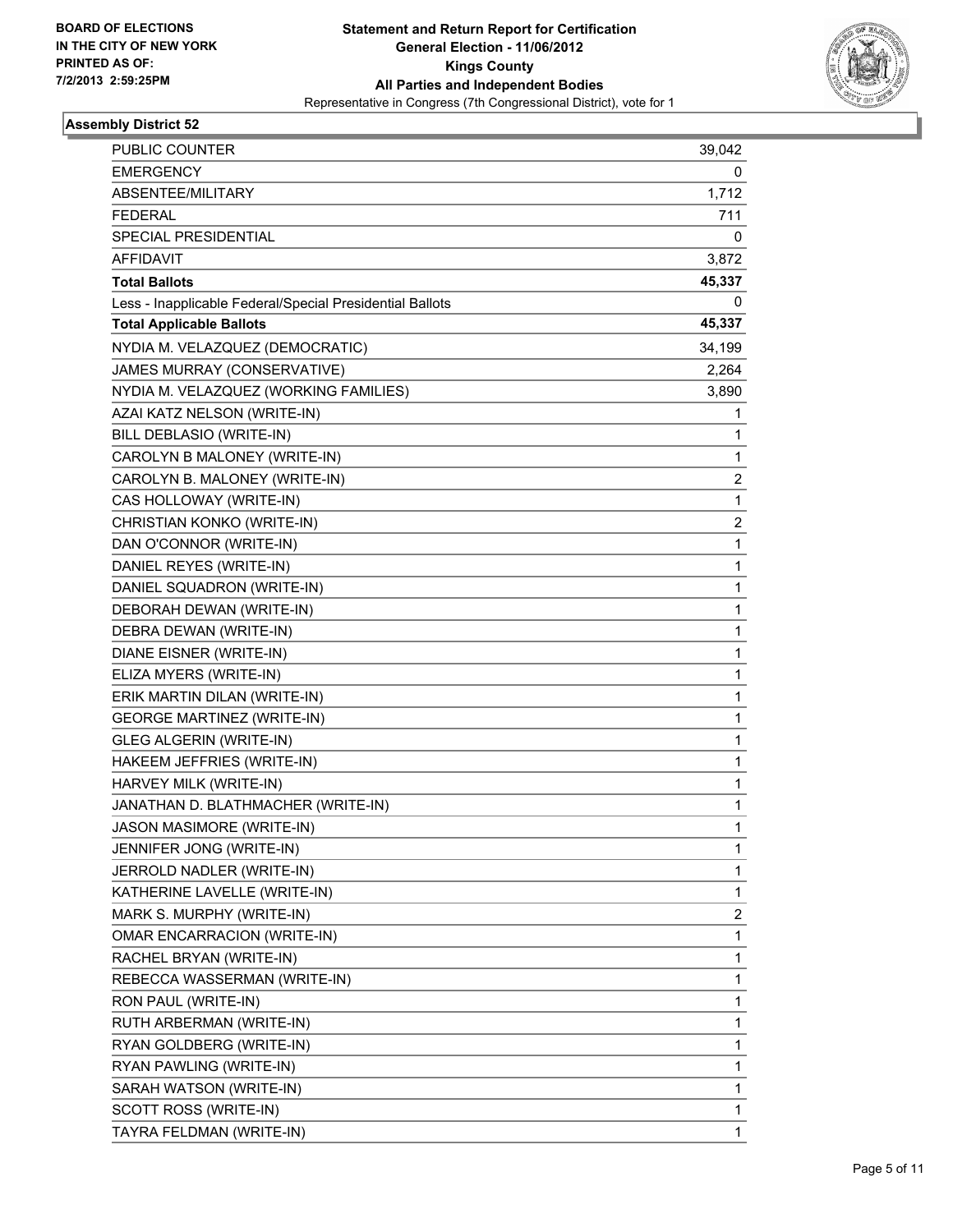

| THOMAS SMALL (WRITE-IN)            |        |
|------------------------------------|--------|
| TIM BISHOP (WRITE-IN)              |        |
| UNATTRIBUTABLE WRITE-IN (WRITE-IN) | 14     |
| VAN HALEN (WRITE-IN)               |        |
| VLADMIR VIZNER (WRITE-IN)          |        |
| VOZ MENENDEZ (WRITE-IN)            |        |
| <b>Total Votes</b>                 | 40,409 |
| Unrecorded                         | 4.928  |

| <b>PUBLIC COUNTER</b>                                    | 26,713       |
|----------------------------------------------------------|--------------|
| <b>EMERGENCY</b>                                         | 88           |
| ABSENTEE/MILITARY                                        | 360          |
| <b>FEDERAL</b>                                           | 125          |
| SPECIAL PRESIDENTIAL                                     | 0            |
| <b>AFFIDAVIT</b>                                         | 3,665        |
| <b>Total Ballots</b>                                     | 30,951       |
| Less - Inapplicable Federal/Special Presidential Ballots | 0            |
| <b>Total Applicable Ballots</b>                          | 30,951       |
| NYDIA M. VELAZQUEZ (DEMOCRATIC)                          | 24,368       |
| JAMES MURRAY (CONSERVATIVE)                              | 683          |
| NYDIA M. VELAZQUEZ (WORKING FAMILIES)                    | 1,323        |
| ALAN UNI (WRITE-IN)                                      | 1            |
| CAROLYN B. MALONEY (WRITE-IN)                            | 1            |
| DERETT JOETEF (WRITE-IN)                                 | 1            |
| ERIK MARTIN DILAN (WRITE-IN)                             | 4            |
| <b>GEORGE MARTINEZ (WRITE-IN)</b>                        | $\mathbf{1}$ |
| <b>GEORGE MARTINO (WRITE-IN)</b>                         | 1            |
| <b>GLORRA MATENA (WRITE-IN)</b>                          | 1            |
| <b>GRIK DICAN (WRITE-IN)</b>                             | 1            |
| KATHLEEN C. WALSH (WRITE-IN)                             | $\mathbf{1}$ |
| MICHAEL DANELS (WRITE-IN)                                | 1            |
| RYAN K. HALLAN (WRITE-IN)                                | 1            |
| UNATTRIBUTABLE WRITE-IN (WRITE-IN)                       | 11           |
| VIDLA VELAC (WRITE-IN)                                   | 1            |
| VIVA MORGAN (WRITE-IN)                                   | $\mathbf{1}$ |
| <b>Total Votes</b>                                       | 26,401       |
| Unrecorded                                               | 4,550        |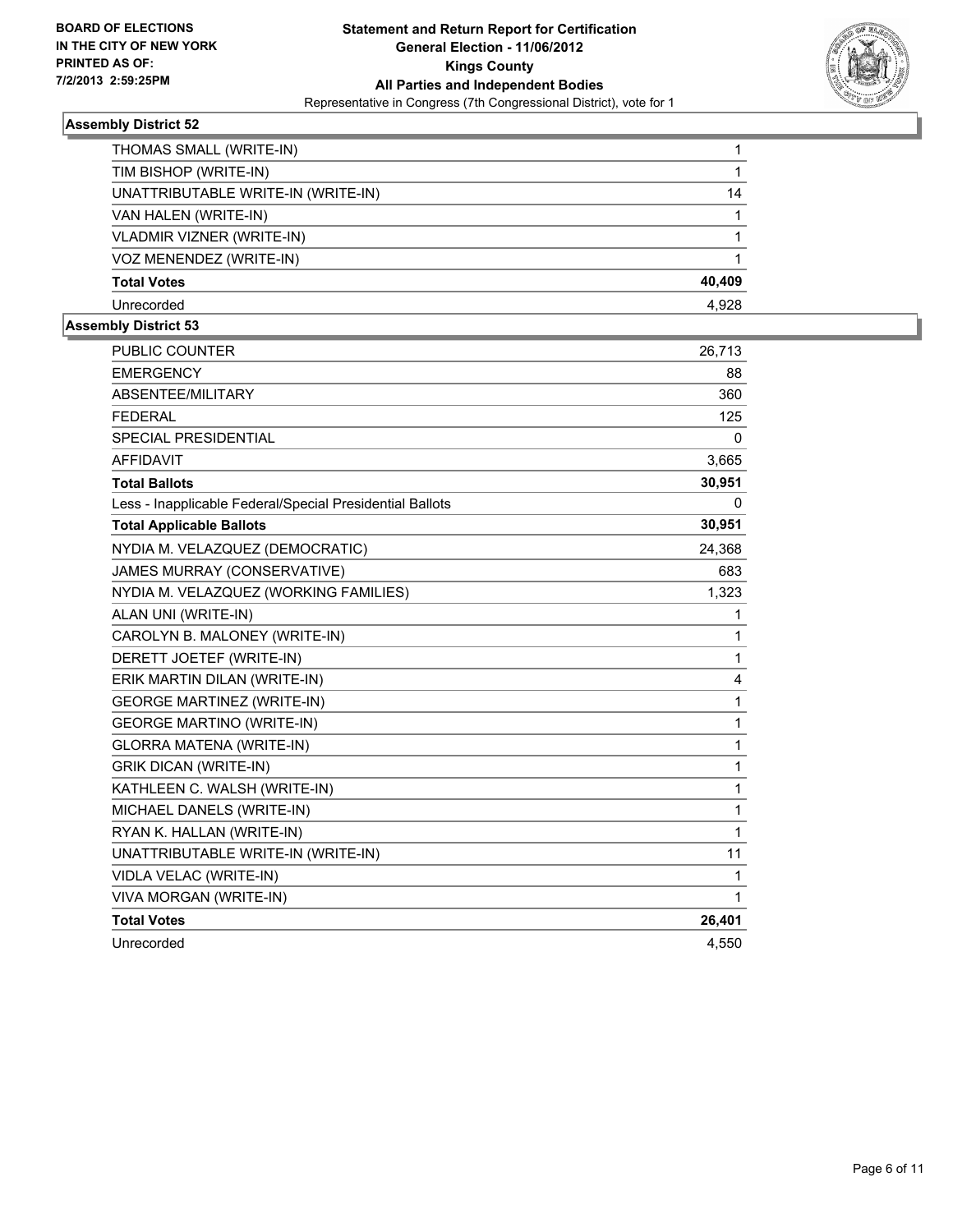

| PUBLIC COUNTER                                           | 15,710         |
|----------------------------------------------------------|----------------|
| <b>EMERGENCY</b>                                         | 0              |
| <b>ABSENTEE/MILITARY</b>                                 | 173            |
| <b>FEDERAL</b>                                           | 45             |
| SPECIAL PRESIDENTIAL                                     | 0              |
| <b>AFFIDAVIT</b>                                         | 2,165          |
| <b>Total Ballots</b>                                     | 18,093         |
| Less - Inapplicable Federal/Special Presidential Ballots | 0              |
| <b>Total Applicable Ballots</b>                          | 18,093         |
| NYDIA M. VELAZQUEZ (DEMOCRATIC)                          | 14,849         |
| JAMES MURRAY (CONSERVATIVE)                              | 324            |
| NYDIA M. VELAZQUEZ (WORKING FAMILIES)                    | 415            |
| BARBARA RENDER (WRITE-IN)                                | 1              |
| ERIK M DILAN (WRITE-IN)                                  | 1              |
| ERIK MARTIN DILAN (WRITE-IN)                             | 11             |
| NEMO GRANT (WRITE-IN)                                    | 1              |
| SDEDAD O'BRIEU (WRITE-IN)                                | 1              |
| UNATTRIBUTABLE WRITE-IN (WRITE-IN)                       | $\overline{2}$ |
| <b>Total Votes</b>                                       | 15,605         |
| Unrecorded                                               | 2,488          |

| <b>PUBLIC COUNTER</b>                                    | 615 |
|----------------------------------------------------------|-----|
| <b>EMERGENCY</b>                                         | 0   |
| ABSENTEE/MILITARY                                        | 35  |
| FEDERAL                                                  |     |
| SPECIAL PRESIDENTIAL                                     | 0   |
| AFFIDAVIT                                                | 136 |
| <b>Total Ballots</b>                                     | 787 |
| Less - Inapplicable Federal/Special Presidential Ballots | 0   |
| <b>Total Applicable Ballots</b>                          | 787 |
| NYDIA M. VELAZQUEZ (DEMOCRATIC)                          | 638 |
| JAMES MURRAY (CONSERVATIVE)                              | 15  |
| NYDIA M. VELAZQUEZ (WORKING FAMILIES)                    | 17  |
| <b>Total Votes</b>                                       | 670 |
| Unrecorded                                               | 117 |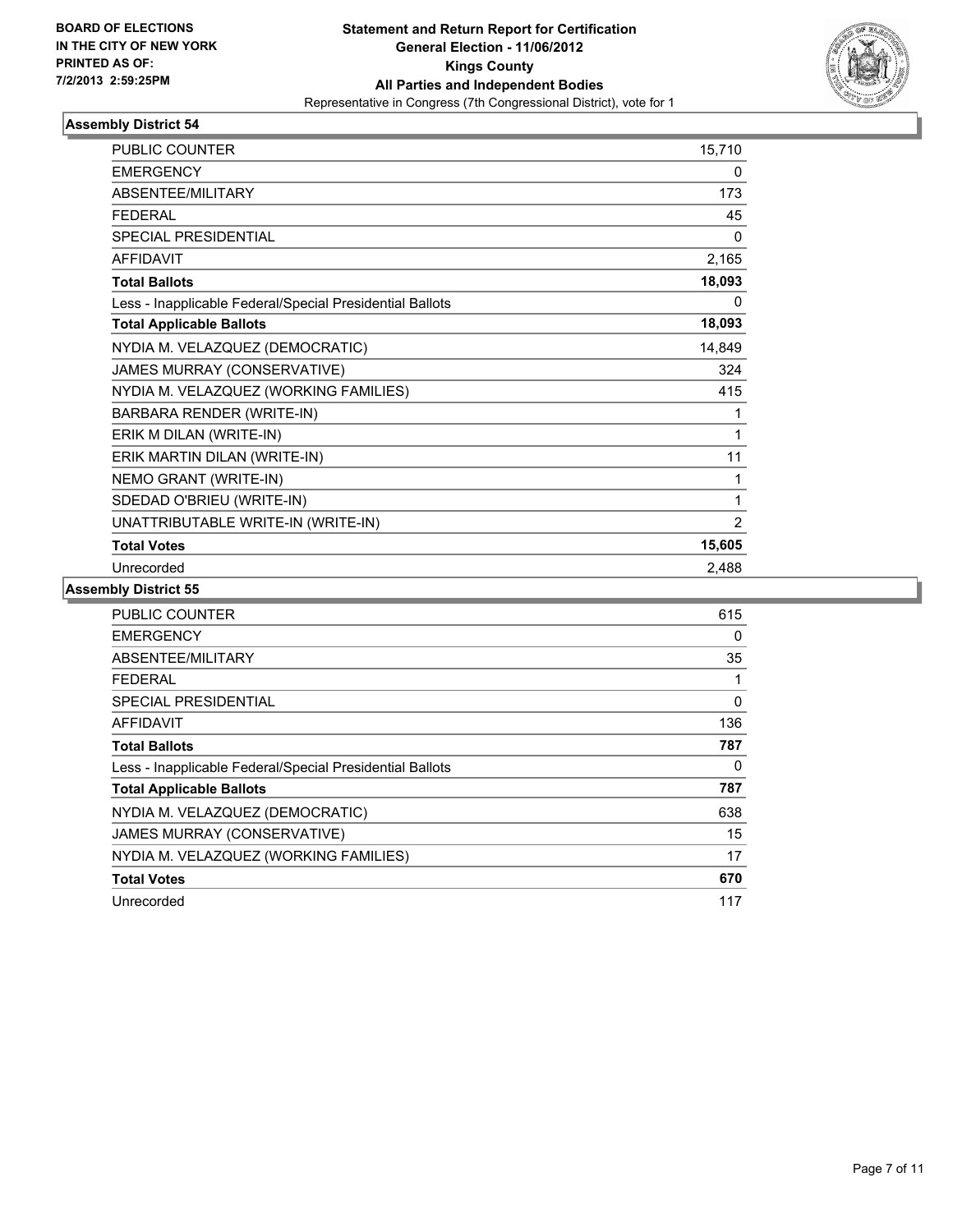

| <b>PUBLIC COUNTER</b>                                    | 1,457 |
|----------------------------------------------------------|-------|
| <b>EMERGENCY</b>                                         | 0     |
| ABSENTEE/MILITARY                                        | 20    |
| FEDERAL                                                  | 3     |
| SPECIAL PRESIDENTIAL                                     | 0     |
| AFFIDAVIT                                                | 209   |
| <b>Total Ballots</b>                                     | 1,689 |
| Less - Inapplicable Federal/Special Presidential Ballots | 0     |
| <b>Total Applicable Ballots</b>                          | 1,689 |
| NYDIA M. VELAZQUEZ (DEMOCRATIC)                          | 1,476 |
| JAMES MURRAY (CONSERVATIVE)                              | 9     |
| NYDIA M. VELAZQUEZ (WORKING FAMILIES)                    | 19    |
| <b>Total Votes</b>                                       | 1,504 |
| Unrecorded                                               | 185   |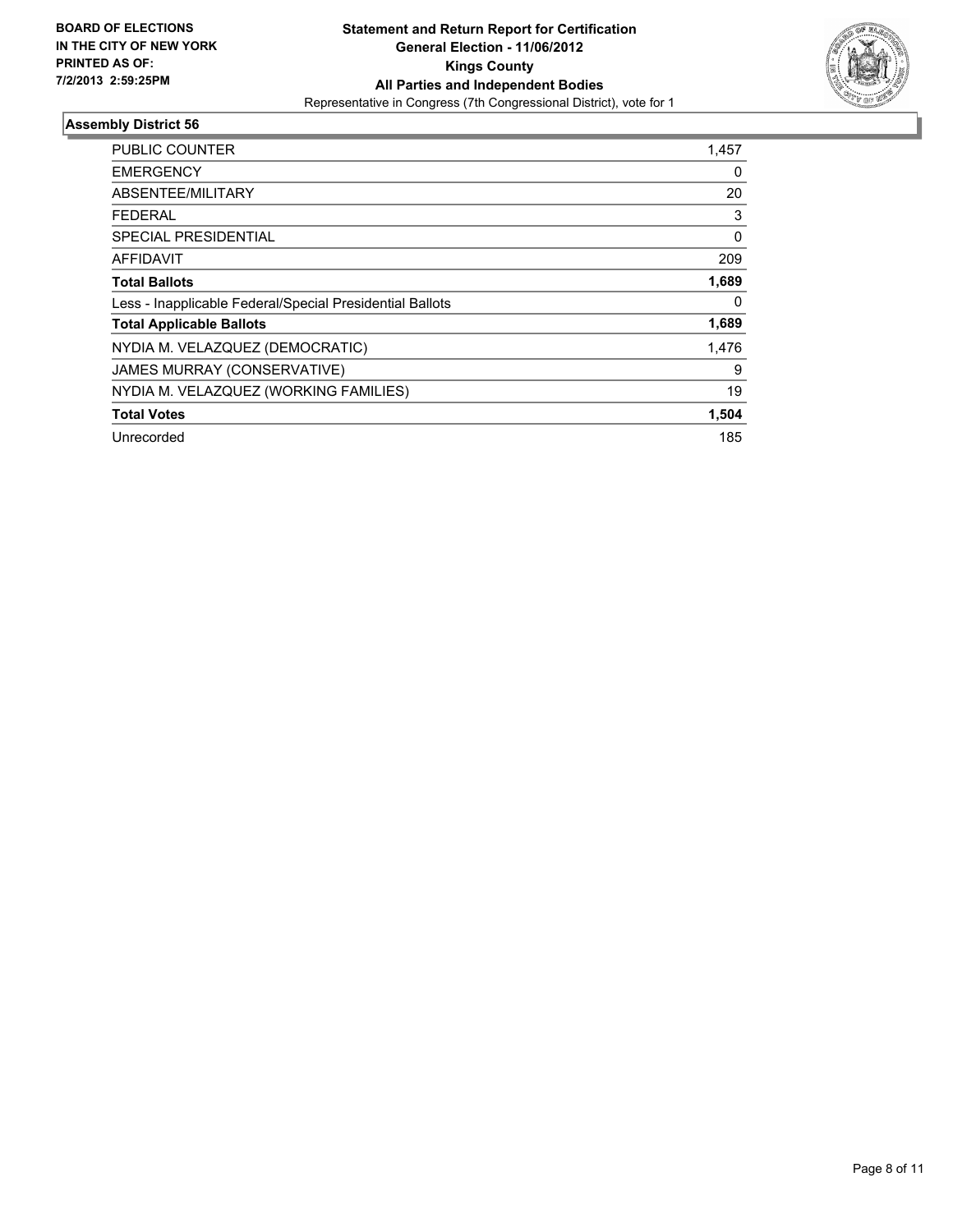

#### **Total for Representative in Congress (7th Congressional District) - Kings County**

| <b>PUBLIC COUNTER</b>                                    | 114,617  |
|----------------------------------------------------------|----------|
| <b>EMERGENCY</b>                                         | 110      |
| ABSENTEE/MILITARY                                        | 2,881    |
| <b>FEDERAL</b>                                           | 1,140    |
| <b>SPECIAL PRESIDENTIAL</b>                              | 0        |
| <b>AFFIDAVIT</b>                                         | 14,086   |
| <b>Total Ballots</b>                                     | 132,834  |
| Less - Inapplicable Federal/Special Presidential Ballots | $\Omega$ |
| <b>Total Applicable Ballots</b>                          | 132,834  |
| NYDIA M. VELAZQUEZ (DEMOCRATIC)                          | 101,045  |
| JAMES MURRAY (CONSERVATIVE)                              | 5,283    |
| NYDIA M. VELAZQUEZ (WORKING FAMILIES)                    | 7,551    |
| ALAN UNI (WRITE-IN)                                      | 1        |
| ALLEN M. FAUST (WRITE-IN)                                | 1        |
| AMBER FOX (WRITE-IN)                                     | 1        |
| AZAI KATZ NELSON (WRITE-IN)                              | 1        |
| BARBARA RENDER (WRITE-IN)                                | 1        |
| BILL DEBLASIO (WRITE-IN)                                 | 1        |
| CAROLYN B MALONEY (WRITE-IN)                             | 1        |
| CAROLYN B. MALONEY (WRITE-IN)                            | 3        |
| CAS HOLLOWAY (WRITE-IN)                                  | 1        |
| CHRISTIAN KONKO (WRITE-IN)                               | 2        |
| DAN O'CONNOR (WRITE-IN)                                  | 1        |
| DANIEL REYES (WRITE-IN)                                  | 1        |
| DANIEL SQUADRON (WRITE-IN)                               | 1        |
| DEBORAH DEWAN (WRITE-IN)                                 | 1        |
| DEBRA DEWAN (WRITE-IN)                                   | 1        |
| DELVIS VALDES (WRITE-IN)                                 | 1        |
| DERETT JOETEF (WRITE-IN)                                 | 1        |
| DIANE EISNER (WRITE-IN)                                  | 1        |
| ELIZA MYERS (WRITE-IN)                                   | 1        |
| ERIK M DILAN (WRITE-IN)                                  | 1        |
| ERIK MARTIN DILAN (WRITE-IN)                             | 17       |
| <b>GEORGE LUCES (WRITE-IN)</b>                           | 1        |
| <b>GEORGE MARTINEZ (WRITE-IN)</b>                        | 2        |
| GEORGE MARTINO (WRITE-IN)                                | 1        |
| GEORGE W. BUSH (WRITE-IN)                                | 1        |
| <b>GLEG ALGERIN (WRITE-IN)</b>                           | 1        |
| GLORRA MATENA (WRITE-IN)                                 | 1        |
| <b>GRIK DICAN (WRITE-IN)</b>                             | 1        |
| HAKEEM JEFFRIES (WRITE-IN)                               | 1        |
| HARVEY MILK (WRITE-IN)                                   | 1        |
| JANATHAN D. BLATHMACHER (WRITE-IN)                       | 1        |
| JASON MASIMORE (WRITE-IN)                                | 1        |
| JENNIFER JONG (WRITE-IN)                                 | 1        |
| JERROLD NADLER (WRITE-IN)                                | 1        |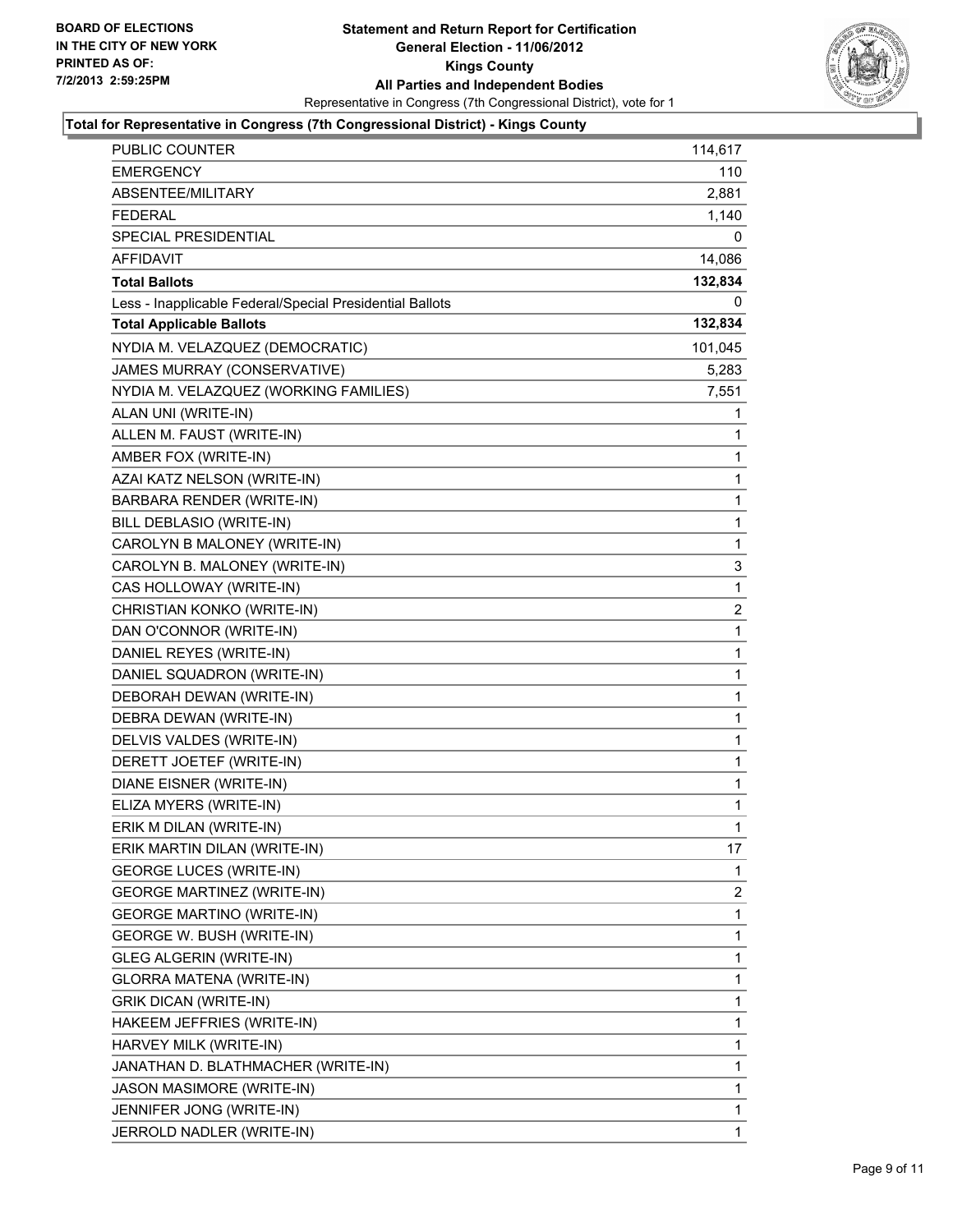

#### **Total for Representative in Congress (7th Congressional District) - Kings County**

| JOEL BONTO (WRITE-IN)              | 1              |
|------------------------------------|----------------|
| KATHERINE LAVELLE (WRITE-IN)       | 1              |
| KATHLEEN C. WALSH (WRITE-IN)       | 1              |
| LEWANNE JONES (WRITE-IN)           | 1              |
| MARK S. MURPHY (WRITE-IN)          | $\overline{2}$ |
| MATTHEW RYAN (WRITE-IN)            | 1              |
| MICHAEL DANELS (WRITE-IN)          | 1              |
| MICHAEL YADGARD (WRITE-IN)         | 1              |
| NEMO GRANT (WRITE-IN)              | 1              |
| NICHEM ROSENBERG (WRITE-IN)        | 1              |
| <b>OMAR ENCARRACION (WRITE-IN)</b> | 1              |
| PAUL JENSON (WRITE-IN)             | 1              |
| RACHEL BRYAN (WRITE-IN)            | 1              |
| REBECCA WASSERMAN (WRITE-IN)       | 1              |
| RON PAUL (WRITE-IN)                | 1              |
| ROSA LAXEMANS (WRITE-IN)           | 1              |
| RUTH ARBERMAN (WRITE-IN)           | 1              |
| RYAN GOLDBERG (WRITE-IN)           | 1              |
| RYAN K. HALLAN (WRITE-IN)          | 1              |
| RYAN PAWLING (WRITE-IN)            | 1              |
| SARAH WATSON (WRITE-IN)            | 1              |
| SCOTT ROSS (WRITE-IN)              | 1              |
| SDEDAD O'BRIEU (WRITE-IN)          | 1              |
| STEPHEN GIORDANO (WRITE-IN)        | 1              |
| STEPHEN LEVIN (WRITE-IN)           | 2              |
| TAYRA FELDMAN (WRITE-IN)           | 1              |
| THOMAS SMALL (WRITE-IN)            | 1              |
| TIM BISHOP (WRITE-IN)              | 1              |
| TODD LOUIS (WRITE-IN)              | 1              |
| UNATTRIBUTABLE WRITE-IN (WRITE-IN) | 78             |
| VAN HALEN (WRITE-IN)               | 1              |
| VIDLA VELAC (WRITE-IN)             | 1              |
| VITO LOPEZ (WRITE-IN)              | 1              |
| VIVA MORGAN (WRITE-IN)             | 1              |
| VLADMIR VIZNER (WRITE-IN)          | 1              |
| VOZ MENENDEZ (WRITE-IN)            | $\mathbf{1}$   |
| YITZCLOK KORTZAG (WRITE-IN)        | $\mathbf{1}$   |
| <b>Total Votes</b>                 | 114,049        |
| Unrecorded                         | 18,785         |